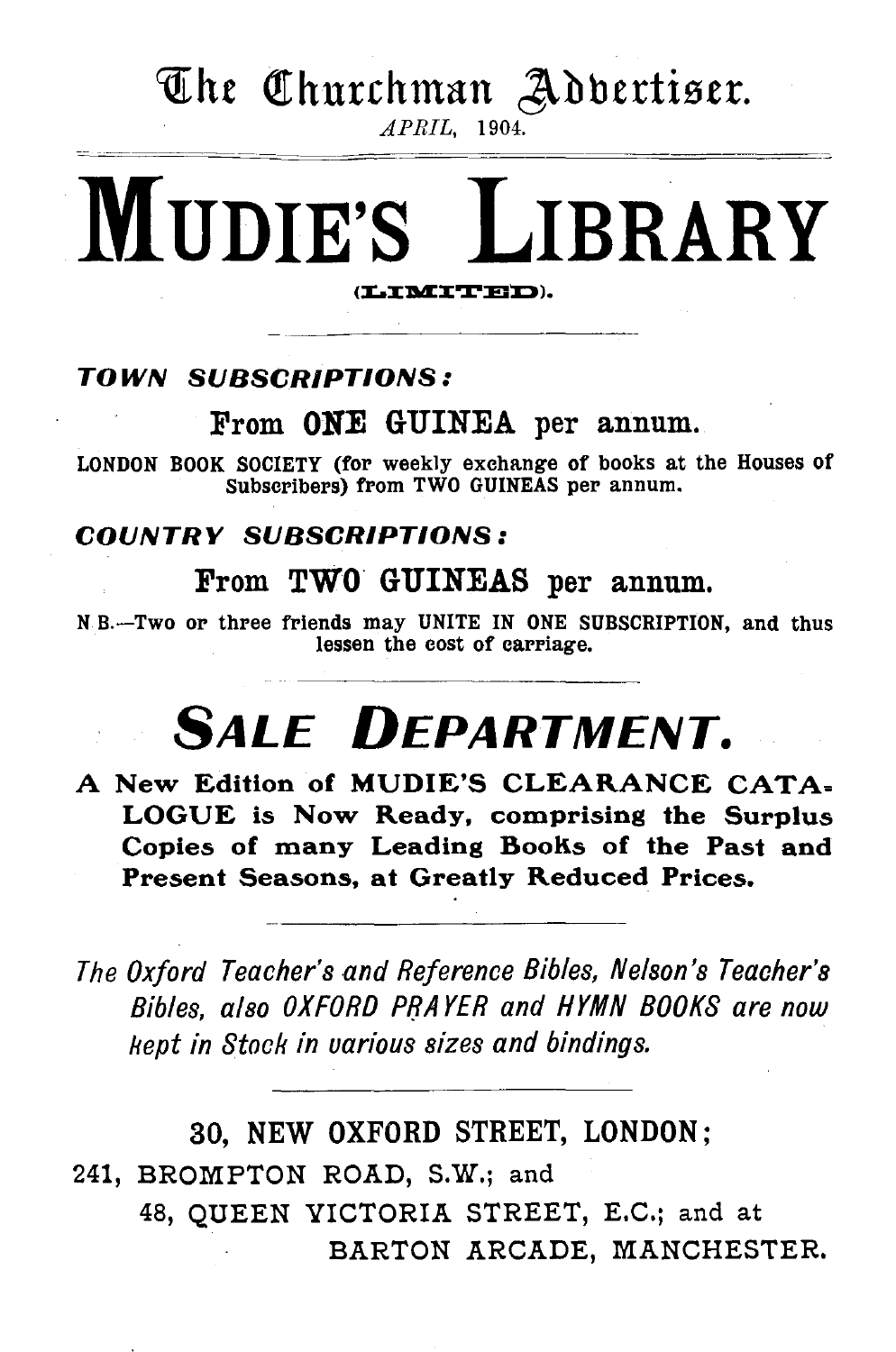### Published by T. & T. CLARK, Edinburgh.

New Volume of the International Theological Library.<br> **THE THEOLOGY OF THE OLD TESTAMENT.** By the late Professor A. B. DAVIDSON, D.D., LL.D. Edited by Principal S. D. F. SALMOND, D.D.

Now ready, in post 8vo., price 4s. 6d. net.<br>NEW LIGHT ON THE LIFE OF JESUS. By C. A. BRIGGS, D.D., D.Litt.

New Volume of the "Handbooks for Bible-Classes and Private Students."

THE TEACHING OF JESUS. By the Rev. D. M. Ross, M.A., D.D. [In the Press.

DESCARTES, SPINOZA, AND THE NEW PRILOSOPHY. By Professor J. IVERACH, D.D. Now ready. 8s.

**OLD TESTAMENT PROPHECY.** By the late Professor A. B. DAVIDSON, D.D., LL.D. Edited by Professor J. A. PATERSON, D.D. One large volume, 10s. 6d. net. "Nowhere have the prophets of Israel found so sympathetic an oxponent as

Davidson."-Expository Times.

THE CREATION OF MATTER; or, Material Elements, Evolution, and Creation.<br>By Rev. W. PROFEIT, M.A. Second Edition now ready. Crown 8vo., 2s. net.<br>"Deserves careful study. Full of reliable matter, and ought to be widely read.

-Principal S. D. F. Salmond in the Critical Review.

THE ESSENCE OF CHRISTIANITY. A Study in the History of Definition. By Professor W. ADAMS BROWN, D.D., New York. Post 8vo., 6s. net.

EXPLORATIONS IN BIBLE LANDS DURING THE NINETEENTH CENTURY.<br>Edited by Professor H. V. HILPRECHT. Large 8vo., 12s. 6d. net.<br>"Reveals to us for the first time the astonishing discoveries that have been made."—Times.

THE WORLD'S EPOCH-MAKBRS. A New and Attractive Series. In neat crown 8vo. Volumes, 3s. each. Eighteen now ready, including Cranmer, Wesley, Luther, Plato, Euclid, Hegel, The Atheneum says: "This is an excellent series of b

DE. HASTINGS' DICTIONARY OF THE BIBLE. Four Volumes. Price, in cloth, 28s. cach.<br>Also in various half-morocco bindings, prices on application. Full Prospectus, with Specimen Page, free on application.

This great work has taken its place, as the Times says, as "the standard authority for Biblical students of the present generation." In this country and America, in the Colonies, and even among people of other languages an

EDINBURGH: T. & T. CLARK, 38, George St. LONDON: SIMPKIN, MARSHALL, HAMILTON, KENT & Co., Ltd.

# THE Expositor's Greek Cestament.

THE THIRD VOLUME OF

## THE EXPOSITOR'S GREEK TESTAMENT.

Edited by the Rev. W. ROBERTSON NICOLL, M.A., LL.D. Handsomely printed and bound in buckram. Imp. 8vo. Ready early in December.

The Second Epistle to the Corinthians. By the Very Rev. DEAN BERNARD, D.D. The Epistle to the Galatians. By the Rev. FREDERICK RENDALL, M.A. The Epistle to the Ephesians. By the Rev. Principal SALMOND, D.D. The Epistle to the Philippians. By the Rev. H. A. A. KENNEDY, D.Sc. The Epistle to the Colossians. By Professor A. S. PEAKE, M.A.

### ALREADY PUBLISHED,

VOLUME I., 880 pages, containing—<br>5t. Matthew, St. Mark, St. Luke. By the Rev. Prof. A. B. BRUCE, D.D.<br>5t. John. By the Rev. Prof. MARCUS DODS, D.D. VOLUME II., 954 pages, containing—<br>The Acts of the Apostles. By the Rev. Prof. R. J. KNOWLING, D.D.<br>The Epistle to the Romans. By the Rev. Prof. JAMES DENNEY, D.D.<br>The First Epistle to the Corinthians. By the Rev. Prof. G.

The price of each volume is 28s. Volumes I. and II, may still be had at subscription price, viz., 30s.

Those who have subscribed for Volumes I. and II. may have Volume III. on payment of 15s.

HODDER & STOUGHTON, 27, PATERNOSTER ROW, LONDON, E.C.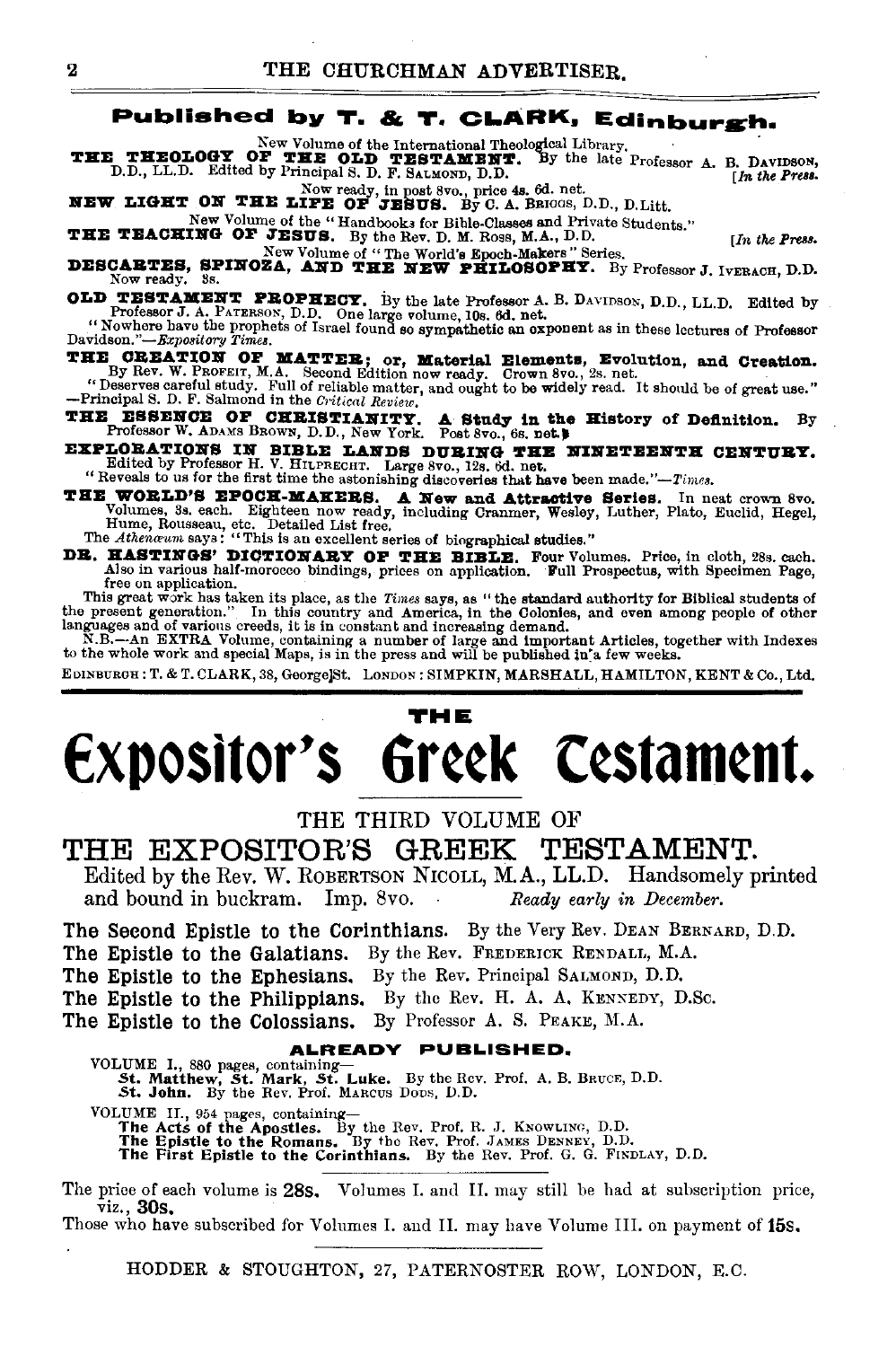# **CHURCH MISSIONARY SOCIETY.**

Ready early in April.

The Wonderful Story of Uganda.

By the Rev. J. D. MULLINS, M.A.

Crown 8vo., 236 pp., with Maps and Illustrations. Cloth boards, Is, 6d. net  $(1s. 9d.$  post free).

A Sketch of the History of the Mission in Uganda, giving the more vivid and picturesque scenes in the story of a Mission which is rightly regarded as a Christian miracle<br>of modern days. The autobiography of Ham Mukasa, translated by Archdeacon The autobiography of Ham Mukasa, translated by Archdeacon Walker, is added as a suitable pendant to the story, showing side-lights on the character of the times in which he lived.

### New Edition. Just Published.

## The Missions of the C.M.S. and the C.E.Z.M.S. in the Punjab and Sindh.

By the late Rev. ROBERT CLARK, M.A. Edited and revised by Mr. R. MACONAOHIE, late I.C.S.

Demy 8vo., 288 pp., with portrait of the Author, and other Illustrations, and two Maps. Cloth boards, 3•. 6d. net (3s. IOd. post free).

"No one can read the chapters [of the book] without perceiving the hand of God in the successive developments of the work, and in the fruit vouchasted to the labours of the Missionaries. The field has been in many ways a h Christianity, as formerly in Tinnevelly and latterly in Uganda. But the grace of God has been<br>conspicuously manifested, and the diligent seed-sowing has already been rewarded by at least the<br>earnest of a coming abundant h

### Recently Published.

## Snapshots from the North Pacific.

Letters from BISHOP RIDLEY, edited by ALICE J. JANVRIN.

A portrait of the Bishop is given as a frontispiece, and the book is well illustrated throughout. 200 pp., crown 8vo., cloth boards. Price Is. 6d. net (ls. 9d. post free).

A selection from the most interesting letters written by Bishop Ridley, of Caledonia, during his long Episcopate in the British Columbia Mission.

" Altogether a delightful volume. The illustrations are very good, and give point to the narra-<br>tive."- $\text{Reord}$ .

 $``$  A welcome addition to the library of Missionary Literature. . . . A most interesting retro-spect.  $''-Paul\;Mall\;Gazette.$ 

## MONTHLY MAGAZINES.

80 pp., royal Svo., in wrapper. Price 6d, The Official Organ of the So-<br>ciety.

C,M. INTELLICENCER. THE C.M. CLEANER. INERCY AND TRUTH. | AWAKE! ITHE ROUND WORLD. 16 pp., demy 4to., in wrapper. Illus-<br>trated. Price 1d.<br>The Popular Maga-<br>zine of the Society.

32 pp., in wrapper. Illustrated. Price 1d. A record of C. M.S. Medical Mission Work.

12 pp., crown 4to.<br>Illustrated. Price  $\frac{1}{2}d$ . A Magazine for Adults who know<br>comparatively little of Missionary Work.

16 pp., in wrapper.<br>Illustrated. Price<br>  $\frac{1}{2}d$ . A Magazine<br>
for Boys and Girls.

C.M.S. Publlcations may be obtained through C.M.S. Special Agencies, Booksellers, or direct from the C.M. House, Salisbury Square, London, E. C.

Orders for Salisbury Square should be addressed to the LAY SECRETARY. Cheques and Orders for money should be made payable to Mr. D. MARSHALL LANG. Post Office Orders to be made payable to him at the G. P.O., London.

3/6 net.

1/6 net.

1/6 net.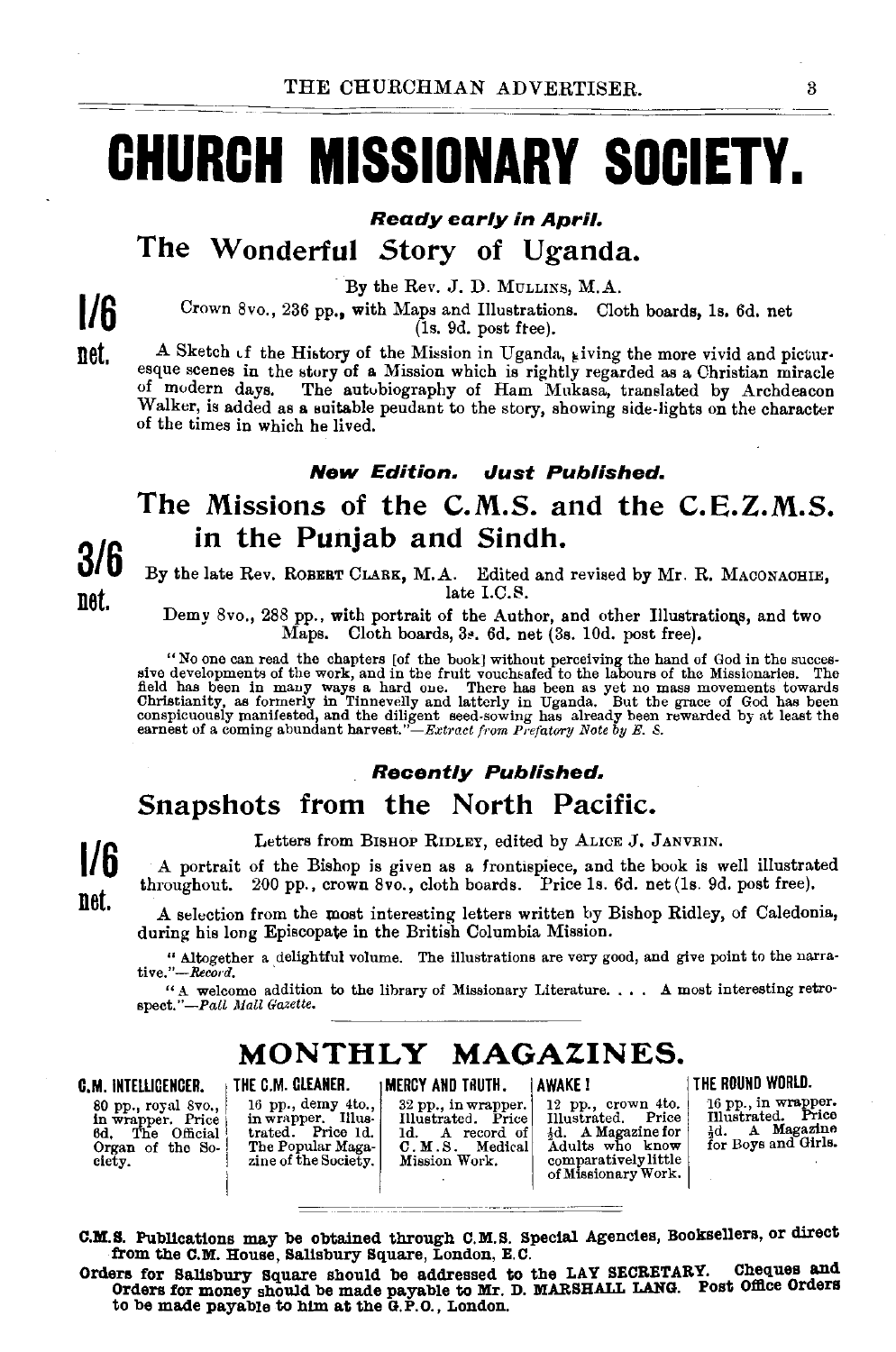In Medium 8vo., cloth, gilt lettered, fully illustrated, price 3s. 6d.

# THE ANCESTRY OF **RANDALL** THOMAS DAVIDSON, D.D.

(Archbishop of Canterbury).

## H Chapter in Scottish Biography.

BY THE REV. ADAM PHILIP, M.A., LONGFORGAN.

### EXTRACT FROM PREFACE.

The accession to the See of Canterbury of a Scotsman, the second within a generation, is an event of some interest to his countrymen. Amongst his English friends and admirers, there must be those who would like to know the streams of life and thought that have helped to form and enrich the Primate.

This sketch is intended to meet such a wish. If it tells of men who have lived and acted in less prominent spheres of service, it also speaks of men who had an intelligent and generous outlook on life, of men who fought bravely for the truth of God, and stood up fearlessly for the rights of the Christian people.

" An interesting account of the family of the Primate."-Standard.

"Many historians in the days to come will have recourse to Mr. Philip's beautiful and absolutely reliable volume."-Expository Times.

### ELLIOT STOCK, 62, PATERNOSTER ROW, LONDON, E.C.

### THIRD EDITION.

In square crown 8vo., handsomely bound in cloth, and fully illustrated. Price 6s. net.

A MINSTER GARDEN. IN

A CAUSERIE OF THE OLD TIME AND THE NEW.

### By the DEAN OF ELY.

A Charming Succession of Gossiping Chapters.

**Mith many quaint and picturesque Hllustrations of the Rooks and Corners of Elp** Cathedral and its Surroundings.

"A delightful book; contains numerous pleasing illustrations of Ely Minster and garden, and the cover is tastefully designed."-Church Bells.

"It is a book to possess and dip into very often, betraying the personality of the writer, and teaching much that is well worth learning of the past, especially that past connected with the old minster."-Bookman.

" In this volume Dean Stubbs reveals himself as a verse writer of no mean ability."-Globe.

"Succeeds in bringing before us the wealth of historical, legendary, literary, and scenic material connected with Ely."—Daily Graphic.

"A book which has infused into it the charm and the calm restfulness of the cathedral close. The Dean gives us an olla-podrida of history, poetry, anecdote and dialogue. There is a mingled flavour of scholarship, music, antiquarianism, and love of nature. Charmingly<br>illustrated with features of beauty-spots of the cathedral and its surroundings."-Christian World.

ELLIOT STOCK, 62, PATERNOSTER ROW, LONDON, E.C.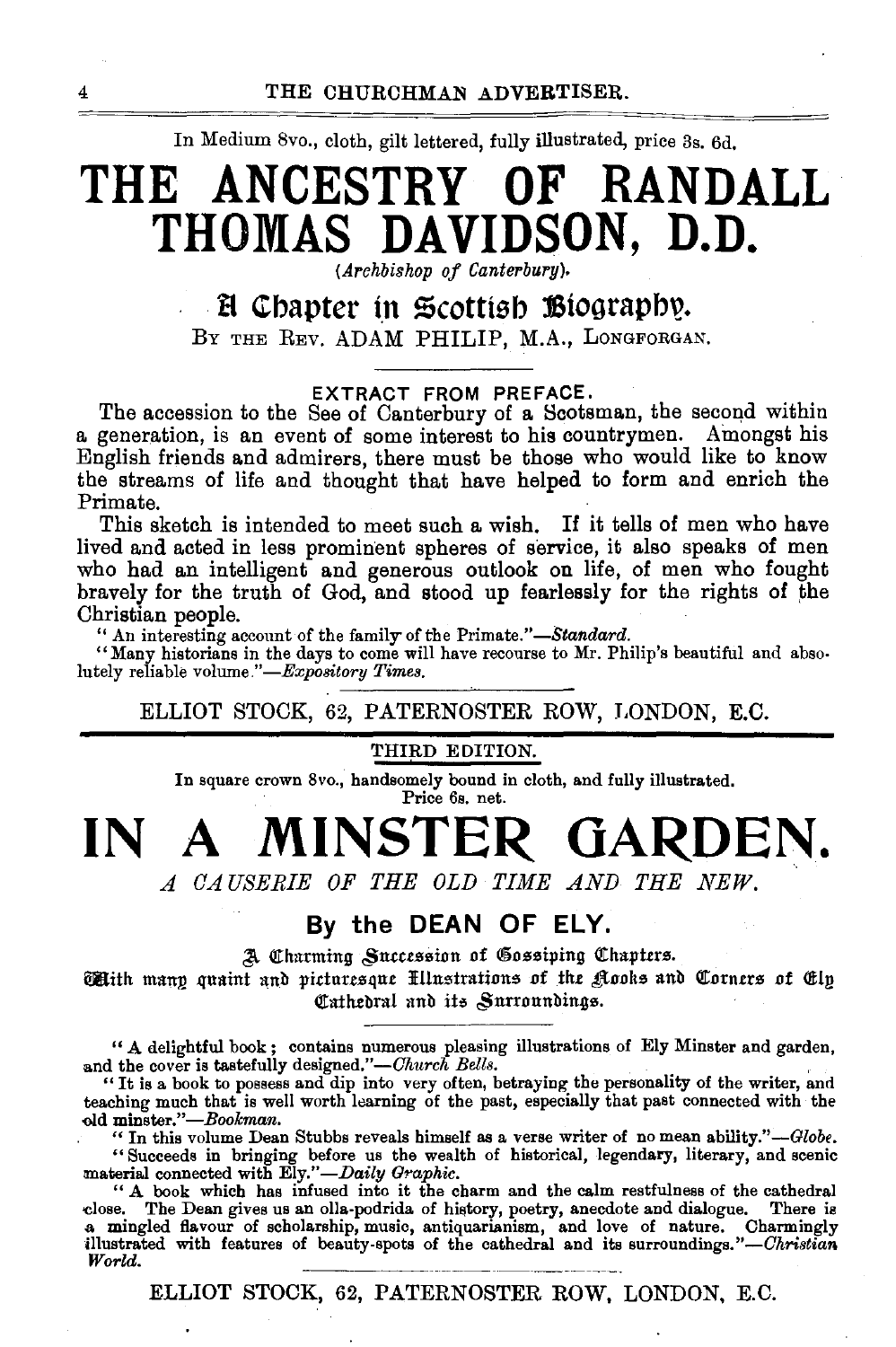# **ELLIOT STOCK'S NEW PUBLICATIONS.**

In crown Svo., cloth, gilt lettered, with Illustrations, 2s. 6d. net.

**A FAITHFUL MINISTER.** A Brief Memoir of the late Rev. WALTER SENIOR, M.A.

"This interesting book will, we hope, be widely read; for its message is calculated to inspire many to enulate so lofty an example."— $f$ fecourd."

*Newspaper.* 

SECOND EDITION, ENLARGED.

In cloth, 3s.  $6d.$ ; in limp leather, 5s; also in limp cloth, 1s.  $6d.$  net.<sup>\*</sup>

### **A MANUAL FOR THE SICK AND SORROWFUL.**  by E. S. L. Arranged

"A really beautiful, well-arranged, and helpful book. The Compiler has collected thoughts from many writers on devotional life, and has kept on a remarkably high level both of spirituality and literary merit."-- "One of t

" One of the best books of the kind we have seen for a long time."-*-Scottish Guardian*.<br>"We have here a veritable storehouse of holy and beautiful thoughts upon the mystery of suffering. Nothing could be better suited for sick visitation purposes. The meditations are short and deeply sympa-thetic." -Church Bells.

DEDICATED TO THE ENGLISH PEOPLE. A BOOK FOR THE TIMES.

Price Is. net.

**THE BIBLE AND THE PRAYER-BOOK.** By W. M.<br>"An adminishe troatise to be put into the hands of any who have come under the spell of Ritualism, but are anxious to know what the truth is."—*Methodist Times.*<br>""Written on outs

In crown Svo., appropriately bound, 2s. 6d. net.

### **SELF-HELP FOR YE POOR CLERGY;** or, the Drainage of Rural Populations-What it Involves. By ZARA.

"A work which will be especially interesting to the rural clergy."—English Churchman.<br>"A very original little book."—Rock.<br>"'Zara' knows what she is writing about, and her description of clerical poverty is both truly and *drawn.''-Church Times.* 

### SERMONS BY ARCHDEACON WILBERFORCE.

In crown Svo., cloth, gilt lettered, price 5s.

**FEELING AFTER HIM.** Sermons Preached for the most part in Westminster Abbey. Second Series. By Basıl WILBERFORCE, D.D., Archdeacon of<br>Westminster, Chaplain to the Speaker, Select Preacher before the University of Oxford.

"What a feast for reflective minds the whole volume provides!"—*Christian Commonwealth*.<br>"The sermons are eloquent and inspiring, and made interesting and instructive by apt illustrations from<br>life and literature."—*Scots* 

"Exceptionally able, thoughtful, vigorous, and inspiring."-Weekly Leader.<br>
"The Archdeacon's Sermons are characterized by light and freshness, and an earnestness of devotion to the good of his fellow-men. *"-Family Churchman.* 

. FOURTH EDITION.

In crown Svo., handsomely printed and bound in cloth, gilt lettered, price 5s.

## **SERMONS PREACHED IN WESTMINSTER ABBEY.** By

BASIL WILBERFORCE, D.D.

"Thoughtful and carefully-reasoned sermons on some of the most important phases of theological belief.<br>Deserving of careful study."—Charch Family Neergaper.<br>"They are vigorous, and frequent poetical quotations impart a fla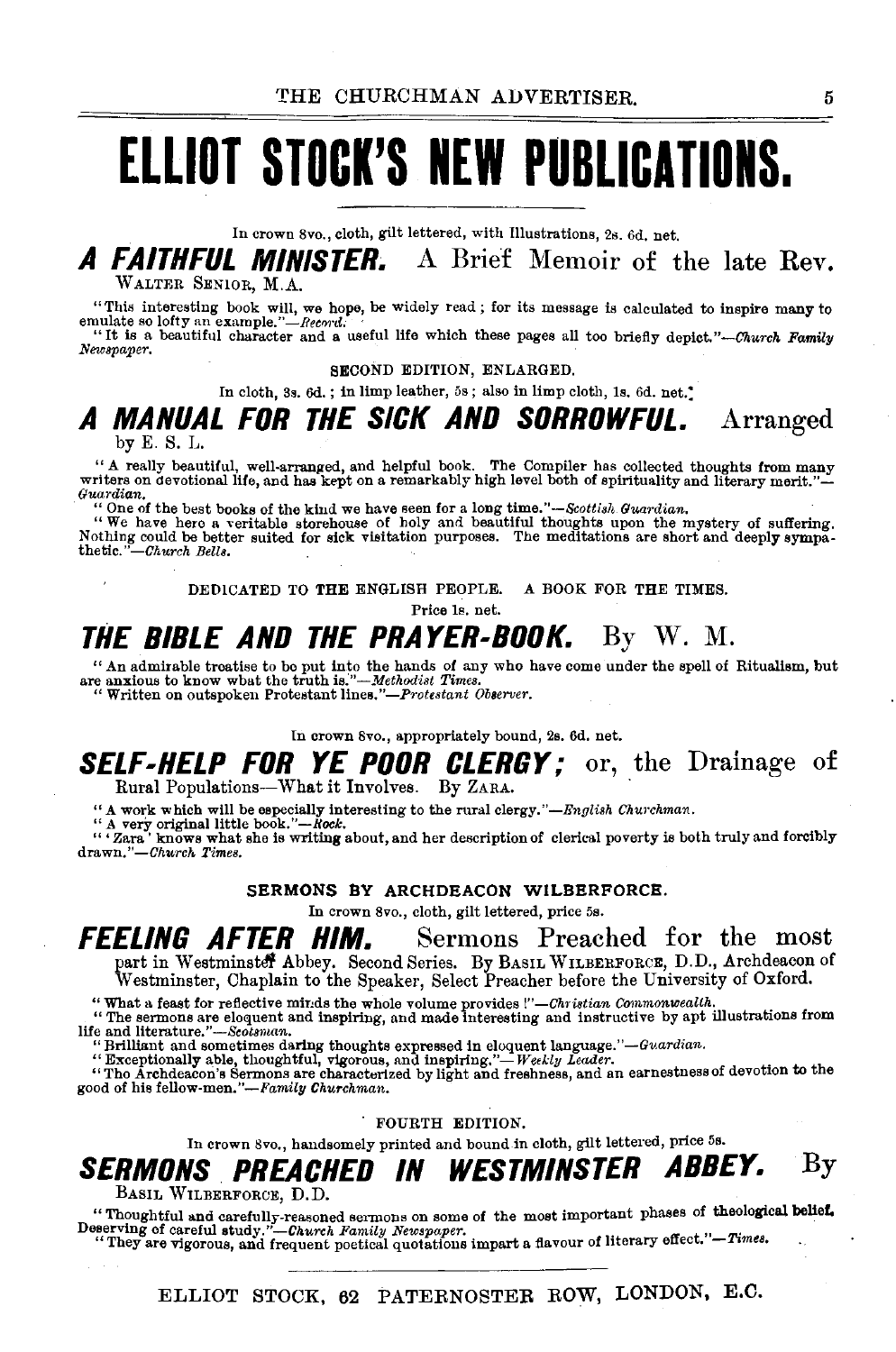SECOND EDITION.

*In* 32mo. size, cloth limp, for the pocket, 2s. net. Also for Presentation, in leather *binding,* 3s. *net; in Lambskin,* 3s. *6d. net,· and in Persian Calf,* 4s. *6d. net.* 

# THE PEOPLE'S PSALTER:

H plain 3600k for those who wish to use the psalms in Church with intelligence and devotion.

### By the Rev. G. W. S. WALPOLE, D.D.

Examining Chaplain to the Archbishop of **York**, Rector of Lambeth.

This book might well be described as the Church-goers' Psalter, for its object is to give ready help in the Church rather than in the study, to the ordinary worshipper, who oftentimes finds it difficult to give a meaning to the Psalms he is invited to sing, rather than to the student.

It has three features :-

- 1. A very brief introduction to each Psalm, setting forth its probable origin, its application in the Christian Church, and the use to which it has been or may be put.
- 2. Clearly-set-out divisions with interpretative headings, so that anyone may be able to see the progress of the thought of the Psalm.
- 3. Very short explanatory footnotes, dealing with any serious difficulties of the text.

There is, in addition, an introduction showing how the Psalms may be used. In this the author divides them into four great groups: (1) Messianic, (2) Social, (3) Missionary, (4) Devotional, and his endeavour is to show how the Psalms, whether as Intercessions, Thanksgivings, or Meditations, meet the needs and difficulties of the present day, and provide a ready means for lifting them out of their earthly surroundings into the spiritual atmosphere of God. The principle adopted in their interpretation is to ground it on the original historical foundation, where it may be known, and it is hoped that in this way any serious criticism of it as mystical or extravagant may be met. The outline, for such only it is, will need thought and attention, but a few minutes in the Home, or, still better, in the Church, before the service begins will be sufficient to get a clear grasp of its meaning. It has been bound and printed in such form as to be readily carried, and contains the Canticles, so that to those who know the Prayers no other book but one containing the Hymns would be necessary.

### Recommendations and Extracts fuom Reviews.

"The book seems to be admirably adapted for its purpose, and I trust it will have a very wide usefulness."-BISHOP OF DURHAM.

"This is the kind of book which I have long wished to have for use in Church, and after using it I find it a real help."-DR. LOCK.

"I am very glad to have it and shall try to use it. It appears to answer what people much want-a real guide to the meaning of Psalms for practical purposes."-ARCHDEACON MAOKARNESS.

. " A delightful little book, not a commentary or a fresh translation, but simply an intelligent and natural explanation of the Prayer-Book *Psalter."-Scottish Guardian.* 

 $A$  most timely and practical volume." $-$ Rock.

"Here an attempt has been made to give us the Psalter in its up-to-date setting... The Psalms are suitably divided in accordance with the subjects treated.<sup>"</sup>-Life of Faith.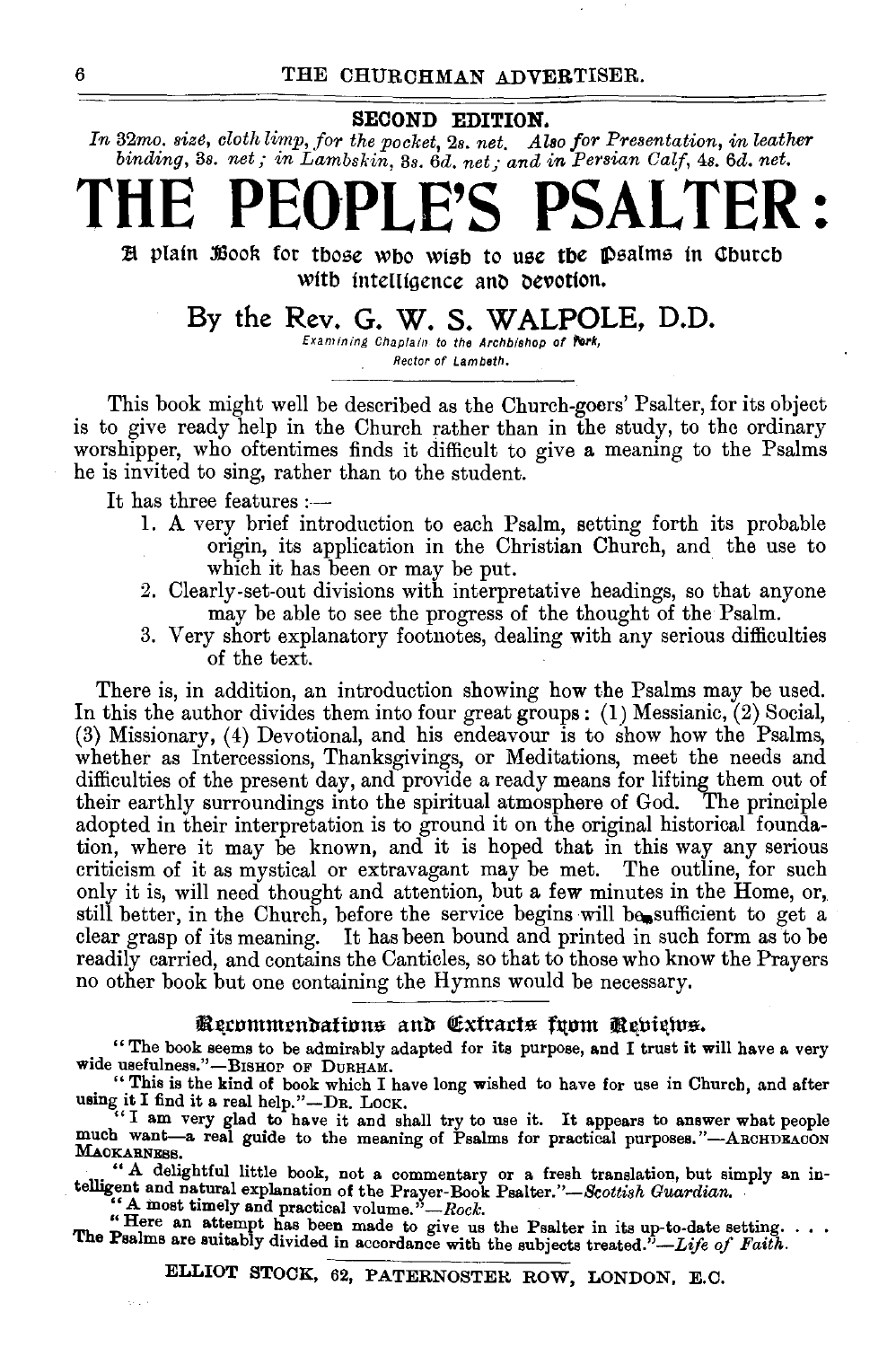# A SELECTED -LIST OF PUBLICATIONS FOR HOME GIFTS.

"THE POET OF HOME LIFE." forming a Handsome Volume for Gibs of Girls of Girls of Albert Conditional Strategy of the Library. Price 5s. By ANDREW JAMES SINCENTURY HYMNS for the Centenary Papers by the Very Rev. Dean Farrar, NEW CENTURY HYMNS for the D.D.; the Rev. John Callis, M.A.; Canon Wilton, Christian Year. By the Rev. F. W. ORDE M.A.; the Rev. Charle D.D.; the Rev. John Callis, M.A.; Canon Wilton, Christian Year. By the Rev. F. W. ORDE<br>M.A.; the Rev. Charles Bullock, B.D., and others. WARD, B.A., Author of "Matin Bells," etc.<br>With Twenty-four Fine Art Hustrations. Hand

Illustrated Edition of the Popular Work. Large Handsomely bound, with 1 38. 6d.

Time of William Tyndale. By the late EMMA : "Leonie." MARSHALL, Author of "Mother and Son," etc. Cloth gilt. Illustrated. Is. 6d. each.

MARSHALL, Author of "Mother and Son," etc.<br>
In large crown 8vo., bevelled cloth gilt. Price 3s.6d.<br>
(Allen Brown Svo., bevelled cloth gilt. Price 3s.6d.)<br>
THE STORY OF OUR CHURCH. "MATCHES THAT STRIKE." By the Rev. CHARLES BULLOCK, B.D. VOLUMES BULLOCK, B.D. VOLUMES BULLOCK, B.D.

"THE MAN OF SCIENCE THE the Light Dawned.<br>MAN OF GOD." Leaves from the Life of Sir THE ECLIPSE OF TRUTH: MAN OF GOD." Leaves from the Life of Sir THE ECLIPSE OF TRUTH: James Y. Simpson. A valuable little work for  $\parallel$   $\blacksquare$  fow the Light was obscured, all interested in Christian Missions

THE CROWN OF THE ROAD. Leaves from Consecrated Lives.

Handsome bevelled cloth gilt, 3s. 6d.<br>WONDERLAND WONDERS. WONDERLAND WONDERS. By the Rev. John ISABELL, F.E.S. Author of "The Insect World," etc. Many first-class Illustra-<br>tions by Louis Walny and others.

Cloth gilt, for Presentation, 3s. 6d. 1 Crown Svo., printed on antique paper, red border,  $E$  POET OF HOME LIFE." There is that the contract of the contract of the contract of the contract of the contract of the contract

crown *Svo., cloth gilt, bevelled, 5s.* THE SHADOW LIFTED; or, The SPRING: Author of DAYSPRING: A Story of the  $\frac{1}{10000}$  Magnet. By ANNIE LUCAS, Author of Time of William Tyndale. By the late  $\frac{1}{100000}$  (Leonie."

By the same Author. Cloth gilt, with Portrait, 2s.  $\parallel$  SUNRISE IN BRITAIN: How "THE MAN OF SCIENCE THE  $\parallel$  the Light Dawned.

all interested in Christian Missions.<br>By the same Author. New Edition. Cloth gilt, **DARK DAYS IN ENGLAND**, and the Dawn of **Reformation Light.** 

Bishop Ryle wrote: "I am heartily glad 'Sun-<br>rise in Britain' has been published."<br>Bishop Pakenham Walsh wrote: "A clear and

reliable book." Every Englishman should read it, and every school sbould make it a standard book.-Review.<br>New Edition Now Ready, with 32 extra pages<br>and three additional Illustrations. Crown Svo.,

cloth gilt, ls. 6d.

By the Rev. CHARLES BULLOCK, B.D.,

Formerly Rector of St. Nicholas', Worcester; E-litor of *The Fireside* and *Home Words*.

A New Edition. Tenth Thousand, Cloth Gilt, 1s. 6d.

# The Story of Naaman;

"The Old Gospel is Ever New." The Gospel, in<br>its essential simplicity, is as truly the utterance<br>of what may be termed the "historic Parable" of<br>Naman's Story in the Old Testament as it is the<br>utterance of the Divine Teac of Gospel Truth, which are certainly less prominently dwelt upon than they used to be.-The Preface.

*GOSPEL* THE WAY HOME: An Earthly Story with <mark>.</mark><br>a Heavenly Meaning.

Price 1s. 6d.

### NOTICES AND REVIEWS.

" I think it worthy of the character of ' The Way Home.' *"-Canon Hugh Stowell, M.A.* "We heartily hope it may have a large circula- tion.''-Chw·ch *of England Magazine.* 

we used with Gospel truth."-The *Rev. Dr. Bonar.* "Replete with Gospel truth."-The *Rev. Dr. Bonar.* "We very cordially recommend *it."-Christian* 

*Advocate.* **6**<br> **11.** is a book for masters and servants, for <sup>111</sup>UL is a book for masters and servants, for<br>ministers and people, for parents and children, for<br>old and young, for rich and poor, for the self-<br>righteous and self-condemned, for the penitent<br>and impenitent; may it hav

New Edition, in rich cloth gilt, bevelled gilt edges, with Illustration, price ls., post free.

# THE FORGOTTEN TRUTH;

The Gospel of the Holy Ghost, with Selected Bymns of the Spirit.

London: "HOME WORDS" Office, 11, Ludgate Square, Ludgate Hill, E.C.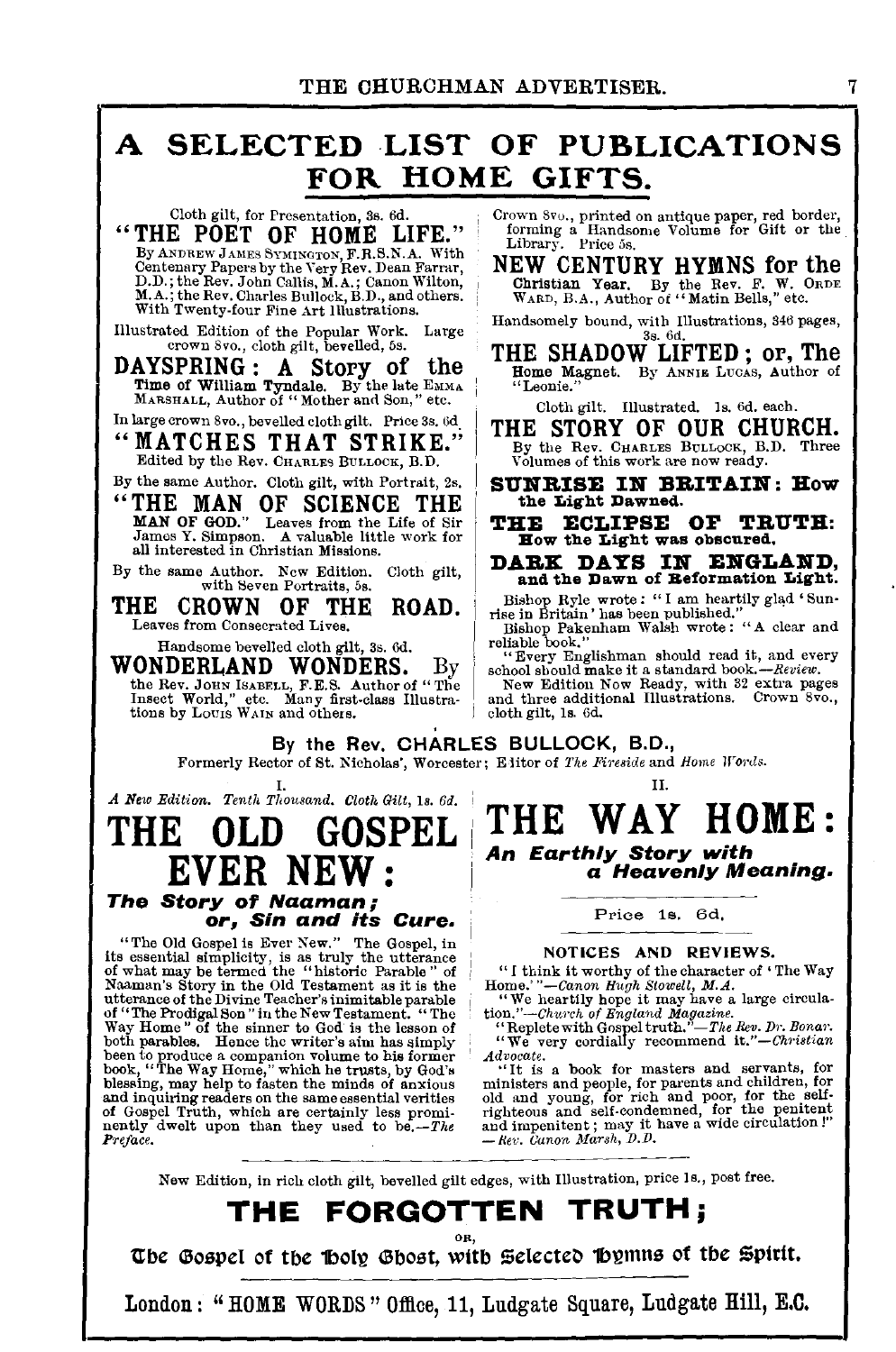### FOURTH EDITION NOW READY.

In crown 8vo., *cloth, gilt lettered, price 2s. 6d. net.* 

**VITAL RELIGION;** 

# The Personal *S*unowledge of Christ.

BY Rev. G. **H. S. WALPOLE, D.D.,** 

*Prineipal of Bede College, Durham.* 

THE aim of the Author in this work is to show that true religion is essentially a matter of personal experience, that it is the power created by an intelligent realization of an .actual fellowship with a Living Person as clearly traceable in the daily events of life as in the various ministries of grace, that it pervades what is called the secular side of life as closely as the religious. The character of this Fellowship as indicated by the word Friendship is first examined and explained The way by which it is attained is then pointed out, and there follows a consideration of its actual experience in the personal life of Thought, Work, and Suffering, as well as in the wider life of the Church.

The question is purposely treated in a broad, practical and popular way, in the hope that it may attract the attention of those who, whilst they seldom read books of a devotional character, are interested in any work that goes to prove that man's life, insignificant as it appears to be, is subjected to Divine Interference and Guidance.

### **Extracts from Reviews.**

"The keynote of this interesting and beautiful book is the thought that religion is essentially the life of friendship and intimacy with God revealed in Jesus Christ. . . . We have no hesitation in saying that Dr. Walpole has given us a work of real spiritual value, and<br>we heartily commend it to all thoughtful readers, especially to those who lament the 'decay of<br>experimental religion.' The pre

"The perusal of that high-toned book has been to us a source of refined pleasure."-Weekly *Leader.* 

"We must congratulate Dr. Walpole on having produced a very valuable work. It is of supreme importance that the personal element in religion should not be neglected, and that due attention be paid to the development of inner spiritual life. Dr. Walpole calls attention to real needs, and he gives excellent advice as to the means of satisfying *them."-Pilot.* 

"No one who wishes to follow his argument will regret the half-crown it costs, so exceedingly helpful and uncommon is his treatment of the profoundest of all subjects-Living Union with our Living Lord."-Church Bells.

"This is a fresh and interesting presentation of a perennially important subject. . . . The book is characterized by a spirit of true devotion to our Lord, and is marked throughout by earnestness of thought and appeal."-Life of Faith. <br>
"Contains many new and helpful thoughts."-Mission Field.

"It has the tone of sincere and earnest piety and the ring of honest conviction. In other words, we like the book and we like the personality which seems to lie in peace and confidence behind it."-Saint Andrew.

"There is a deal of force in the author's words about marriage, the shams of so-called worship, prayer, attitude, and daily duty."-Family Churchman.

worship, prayer, attitude, and daily duty."-*Family Churchman.*<br>
"Many and weighty thoughts are expressed on the subject, which deserve careful<br>
consideration."-*Liverpool Mercury*.

ELLIOT STOCK 62, PATERNOSTER ROW, LONDON, E.C.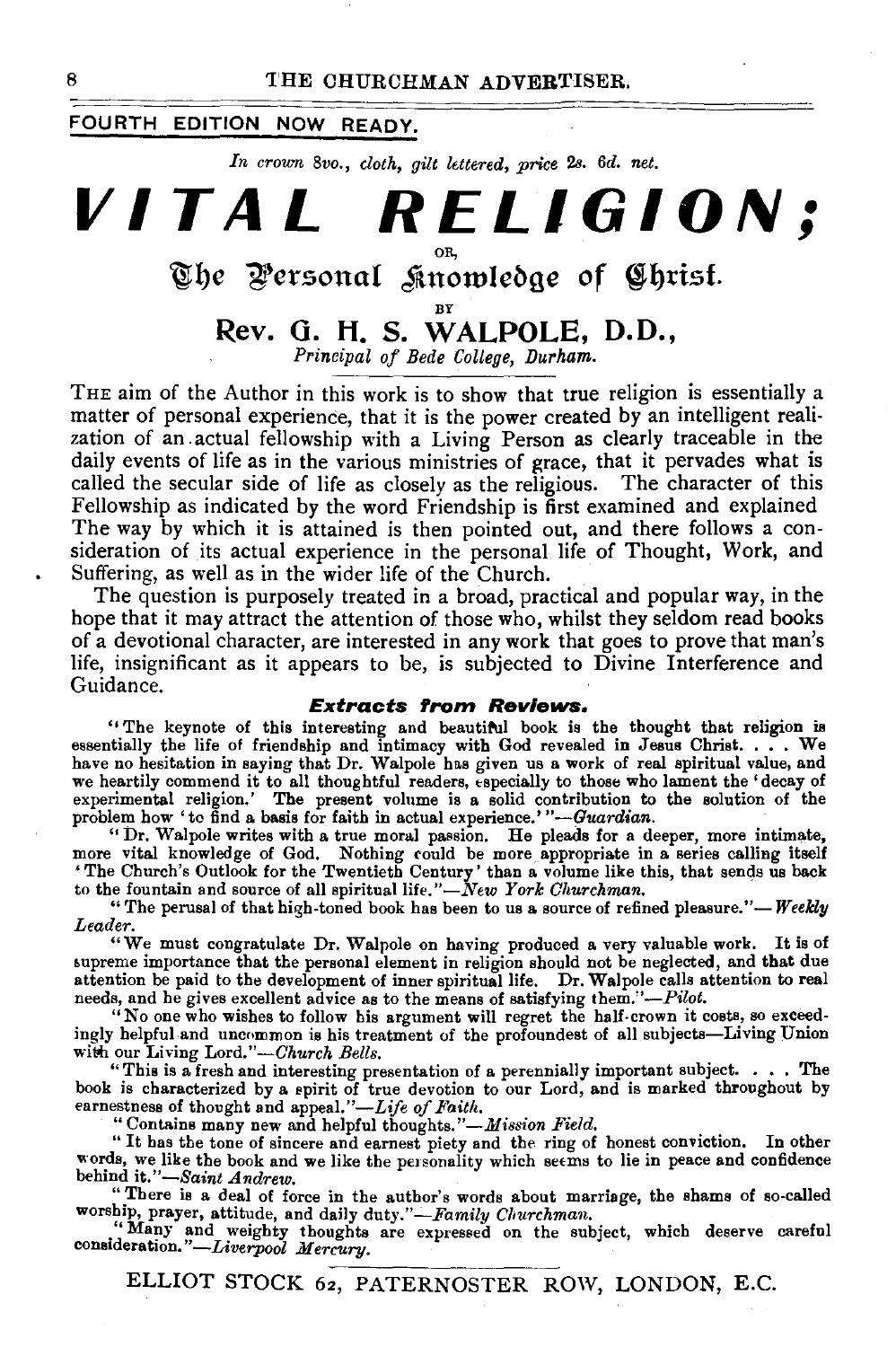# The *Mational* Protestant Church Union.

To Maintain the Principles of the Reformation as set torth in the Prayer Book and Articles of the Church of England.

President-W. D. CRUDDAS, Esq. Chairman-The Rev. Prebendary WEBB-PEPLOE, M.A. Treasurer-T. F. VICTOR BUXTON, Esq. Secretary-Sir C. ROBERT LIGHTON, Bart.

The Mational Drotestant Church Union witnesses for-

- 1. The supremacy and sufficiency of the Holy Scriptures as the Word of God.
- 2. The sole and sufficient efficacy of the sacrifice of the Lord Jesus Christ upon the Cross.
- 3. The justification of man by faith only in the Lord Jesus Christ.
- 4. The right of every believer to direct and unimpeded access to God, through Christ.
- 5. The freedom and sovereignty of the work of the Holy Spirit in sanctification.

### WILL YOU HELP THIS IMPORTANT WORK?

For List of Publications, Terms of Membership, etc., apply to the Secretary, N.P.C.U. 324. REGENT STREET. LONDON. W.

### "LIBERATOR" FUND. RELII

Datron: H.R.H. PRINCE CHRISTIAN.

£10,000 required to Relieve New and Urgent Cases.

HUNDREDS of aged and afflicted victims, so cruelly robbed of their life-savings by the great Liberator Fraud, just as they were hoping to enjoy the fruit of their industry and thrift. Many of them are members of the Church of England. Cheques and P.O.'s should be sent to the Secretary, Rev. J. STOCKWELL WATTS, 16, Farringdon Street, E.C.

THE MISSIONS TO SEAMEN. Patron: HIS MAJESTY THE KING.



**Fice-Patrons:** 

H.R.H. THE PRINCE OF WALES, K.G.

THE FOUR ARCHBISHOPS,

The FOUR ARCHEDISHOPS,<br>THE BISHOPS, etc.<br>Labours afloat and<br>ashore, at home and<br>abroad, among seamen<br>of all classes and nations, fishermen, bargemen, and emigrants. Seventy-three harbours

are occupied. Expenditure in 1902, £46,642. are occupied. Expenditure in 1302, ENCOMENTIES and Offerforders, urgently needed, should be forwarded to the Secretary, Commander W. Dawson, R.N. 11, Buckingham St., Strand, London W.C.

**OPERATIVE JEWISH CONVERTS' INSTITUTION** 

(In connection with the Church of England.)

President: J. K. D. WINGFIELD-DIGBY, Esq., M.P.

**OBJECT.** To assist young Christian Jews in distress by enabling them to help themselves. They are received for three years, provided for entirely

and taught trades.<br>
SupPORT,—OrdersforPrinting and Bookbinding<br>
are very helpful, but aubscriptions and donations are<br>
and taught trades.<br>
are very helpful, but aubscriptions and donations are<br>
also needed, and will be mos Ramsgate.

Bankers-Messrs. BARCLAY & COMPANY, Ltd., 54, Lombard Street, E.C.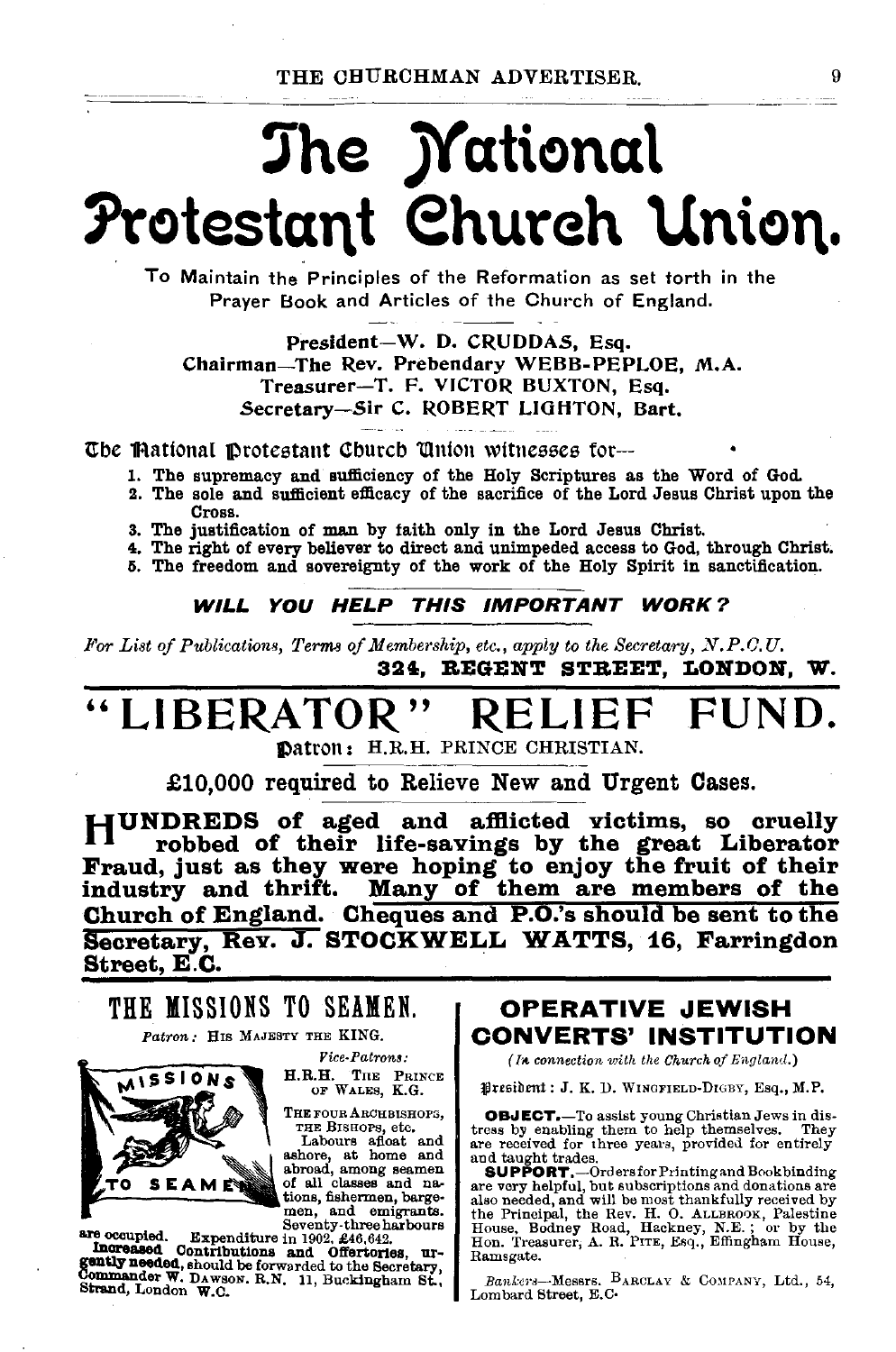### THE CHEAPEST AND MOST EFFICIENT COMMENTARY ON THE BIBLE EVER OFFERED TO THE PUBLIC.

The Publisher of the "Biblical Museum" has much pleasure in announcing that this most valuable Commentary has now been issued at the extraordinary low price of

### ONE SHILLING PER VOLUME NET.

Hitherto it has been published at 3s. 6d. and 5s. per volume, and in these forms has had a world-wide sale among Clergymen, Lay Readers, Teachers, and Bible Students generally. It is believed that the present great reduction in price will place the vast stores of information contained in its pages within the reach of thousands who will be glad to avail themselves of the liberal arrangements now made.

# LE BIBLICAL MUSEUM:

**H** Complete Commentary on the **foolly** Scriptures.

*CONSISTING OF CRITICAL, HOMILETIC, AND ILLUSTRATIVE NOTES ON AN ORIGINAL PLAN*  The "Biblical Museum " is generally admitted to be the most efficient and useful Commentary on the Bible. It is now certainly the cheapest.

T is a *complete* Commentary on the Bible, as it supplies all the different kinds of help needed in the study of Holy Scripture. It places in the hands of the reader the results of modern scholarship in exposition of the Bible in a readable and popular shape, the most appro-<br>priate illustrative matter in a condensed form, and the most useful instructions for arranging priate illustrative matter in a condensed form, and the most useful instructions for arranging each text for teaching. The volumes consist of

### NEW TESTAMENT SECTION.

VOL. I.-GOSPELS ACCORDING TO MATTHEW AND VOL. III.-ACTS AND ROMANS.<br>MARK. 1. IV.--I CORINTHIANS TO MARK. MONDER ACCORDING TO LUKE AND JOHN. J. IV.-I CORINTHIANS TO PHILEMON.<br>
, H.-GOSPELS ACCORDING TO LUKE AND JOHN. J. V.-HEBREWS TO REVELATION, AND INDEX. OLD TESTAMENT SECTION. VOL. I.-GENESIS AND EXODUS.<br>
,, II.-LEVITICUS TO DEUTERONOMY. VOL. VI.-PSALMS. I II.-PROVERBS TO SONG OF SOLOMON.<br>
TIII.-ISAIAH.<br>
IX.-JERRMIAH TO EZERIEL.<br>
WELLERMIAB PROPHETS, AND INDEX. "
III.-Joshua To Samuel II.<br>"
IV.-KINGS AND CHRONICLES. IX.-JEREMIAH TO EZEKIEL. V.-EzRA TO JoB. X.-MINOR PROPHETS, AND INDEX.  $\ddot{\phantom{a}}$ 

The remarkable success which has attended the issue of the CHEAP EDITION of the "Biblical Museum" has induced the Publisher to follow it by the publication, in the same form, of

# **he CLASS and the DES**

*A most valuable work by the same author, which has had an enormous sale among Teachers and lWinisters at a much higher price.* 

The Class and the Desk is a manual of help for teachers and ministers in preparing lessons from the Scriptures, giving, in a condensed and accessible form, most efficient assistance in the exposition of the Word of God in the form of explanation, illustration, metaphor, sugges-tion, moral lessons, and side-lights of various kinds. The work goes through the whole Bible in the order of the sacred books, taking the chief passages of Scripture and arranging them in the form of Lessons and Addresses.

The amount of useful material packed into one of these Lessons or Addresses is very remark able, and can only be realized by using the work in preparation for preaching or teaching.

The work is published in four handy volumes, and in this complete form yields a perfect storehouse of helpful material for the teacher and minister.

The four volumes of The Class and the Desk were formerly published at 3s. each. They are now to be obtained at

### *ONE SHILLING Each net.*

The four Volumes consist of<br>TS. 6ENESIS TO ESTHER. GOSPELS AND ACTS.<br>EPISTLES. JOB TO MALACHI.

ELLIOT STOCK, 62, PATERNOSTER ROW, LONDON. E.C.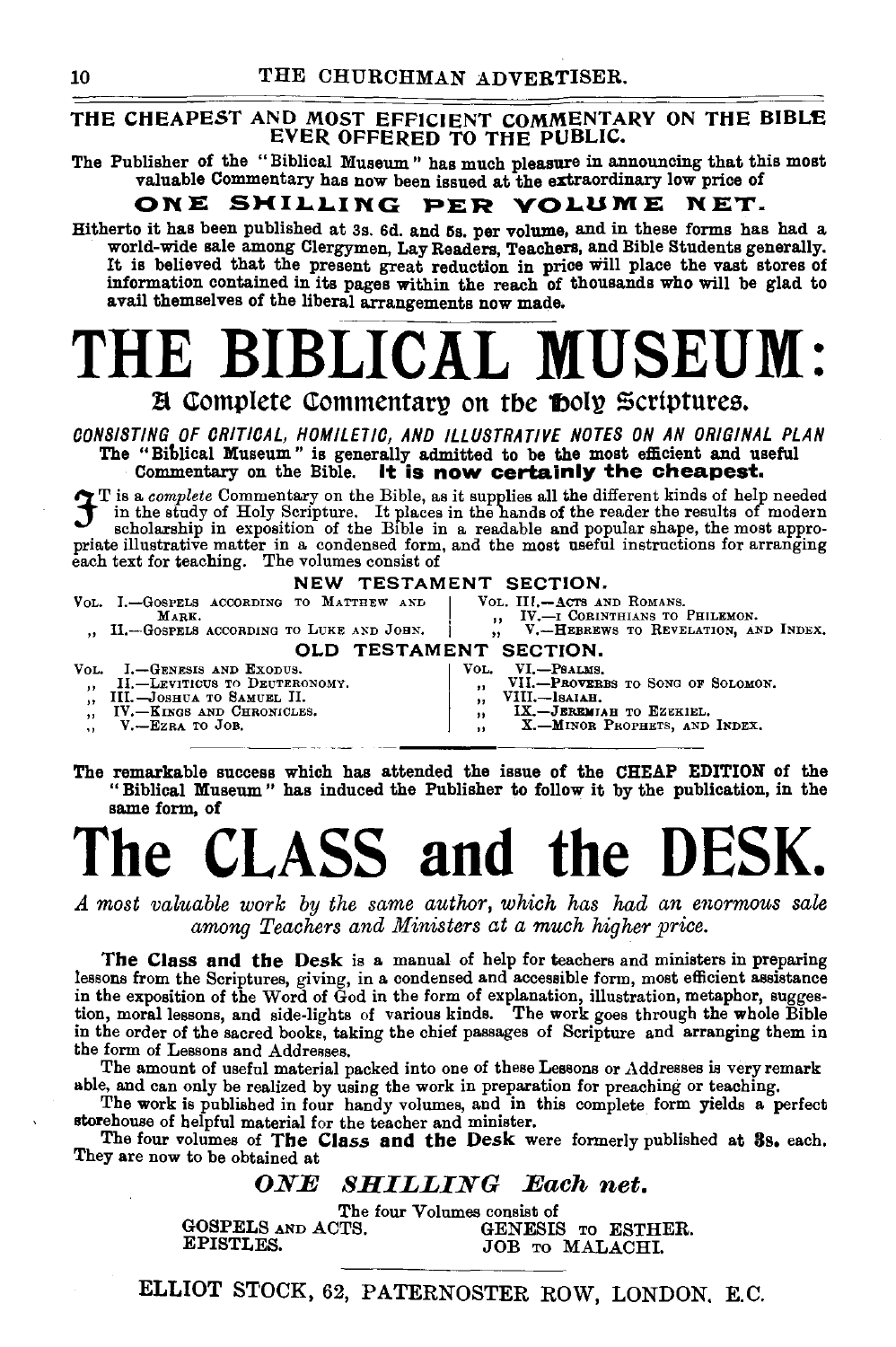# TRADING COMPANY, having made CERTIFIED PROFITS of *200 per cent.*

during past eighteen months' trading on its subscribed capital, and desirous of increasing their business, are open to ACCEPT SUMS aggregating to

## *£5,000,*

either by way of Ordinary Shares or Debentures. Solicitors or principals only need apply, and must state definitely amount prepared to invest.--Address, "Opportunity," CHAS. TAYLER & CO.'S Advertisement Offices, 30-32, Fleet Street, E.C.

# *Saint Andrew.*

SCOTLAND'S RELIGIOUS WEEKLY.

Contains Articles on Religious, Social, Educational, and Literary Topics by all the most eminent Churchmen.

*RetJieWs, Correspondence, 'Book Gossip.* 

EVERY THURSDAY. ONE PENNY.

### EDUCATIONAL.

## WEYMOUTH COLLEGE. DORSETSHIRE.

Public School for Professional Classes, Clergy, Officers, Barristers, etc., conducted on Church of England principles. Best secular education. Junior House recently opened. Governors : E. S. HANBURY, Esq. (Chairman), BISHOPS OF DuRHAM and LIVERPOOL, DEANS OF CANTERBURY and PETERBOROUGH, PREBENDARY WEBB-PEPLOE, and others. Apply, Head Master.

## ST. MICHAEL'S COLLEGE, Near TENBURY, WORCESTERSHIRE.

BOYS thoroughly prepared for Public Schools. Most healthy situation; large playing fields and Fives Courts; separate cubicles. Head master, REV. W. A. RENWICK, M.A., late Scholar of Hertford College, Oxford.

APPLY: REV. THE WARDEN.

# DAVENTRY GRAMMAR SOHOOL.

Founded A.D. 16oo

puBLIC SCHOOL EDUCATION at moderate cost. Resident staff of University Graduates In Honours. Entrance scholarships. Special terms for sons of clergy and medical men. Sound Church teac~ing, Healthy situation, 800 feet above sea-level. Good buildings. Large Playing-fields, Laboratory, Gymnasium.<br>Fives' Court. Experienced Matron.

Fives' Court. Experienced Matron.<br>**Entrance Scholarship for Sons of Clergy materially reducing Fees.**<br>For Prospectus apply REV. H JOHNSON, *Head Master.*